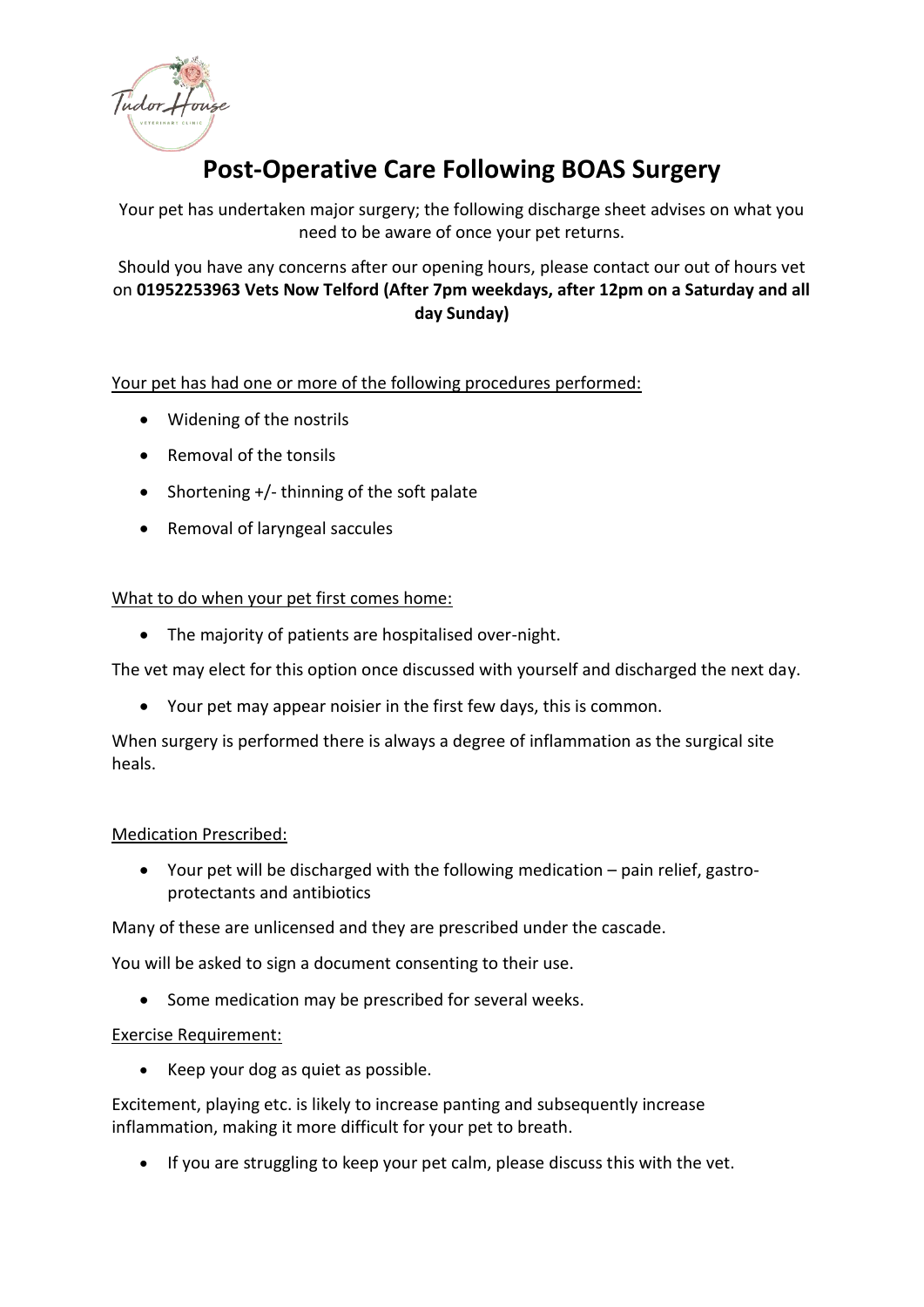

Calming medication may be prescribed for the immediate post-operative period.

- Keep your pet away from other dogs in the house for the first week in case they get too excited, which can cause them to pant.
- Exercise should be kept to a minimum.

Use a harness only for no more than 10-15 minutes at a time for two weeks

• Take them to the toilet in the garden on their harness and lead

Gradually increase exercise after these two weeks

• Always use a Y front harness on your pet.

We recommend this long term in all brachycephalic breeds due to having smaller tracheas (windpipe)

A harness that comes straight across the front of the chest often applies pressure to the trachea.

#### Dietary Requirement:

• We advise feeding regular small amounts, 4-5 times a day.

Bland, soft food for the first few days following surgery.

- Generally, we advise feeding soft food rolled into meatballs such as chappie.
- Some pets prefer very soft food
- Supervise all feeds and the following 20-30 minutes after a feed for the first week.
- After 4-5 days post-surgery the normal diet can be gradually introduced

We advise soaking the kibble thoroughly and no hard food, treats or chew to be given for 2 weeks

• We do not advise raw food to be fed for the first 2 weeks following surgery while the oral incision heals

#### What signs to look out for:

• It is very common to see some blood from the nostrils following surgery.

This may become scabby as it heals.

The sutures used, although visible, are dissolvable and will fall out over the next 4-6 weeks.

• Although an increased noise is expected your pet should not be in distress.

If your pet appears to be struggling to breathe, panting or unable to settle, we advise you to contact the surgery and bring your pet to our out of hours practice as an emergency.